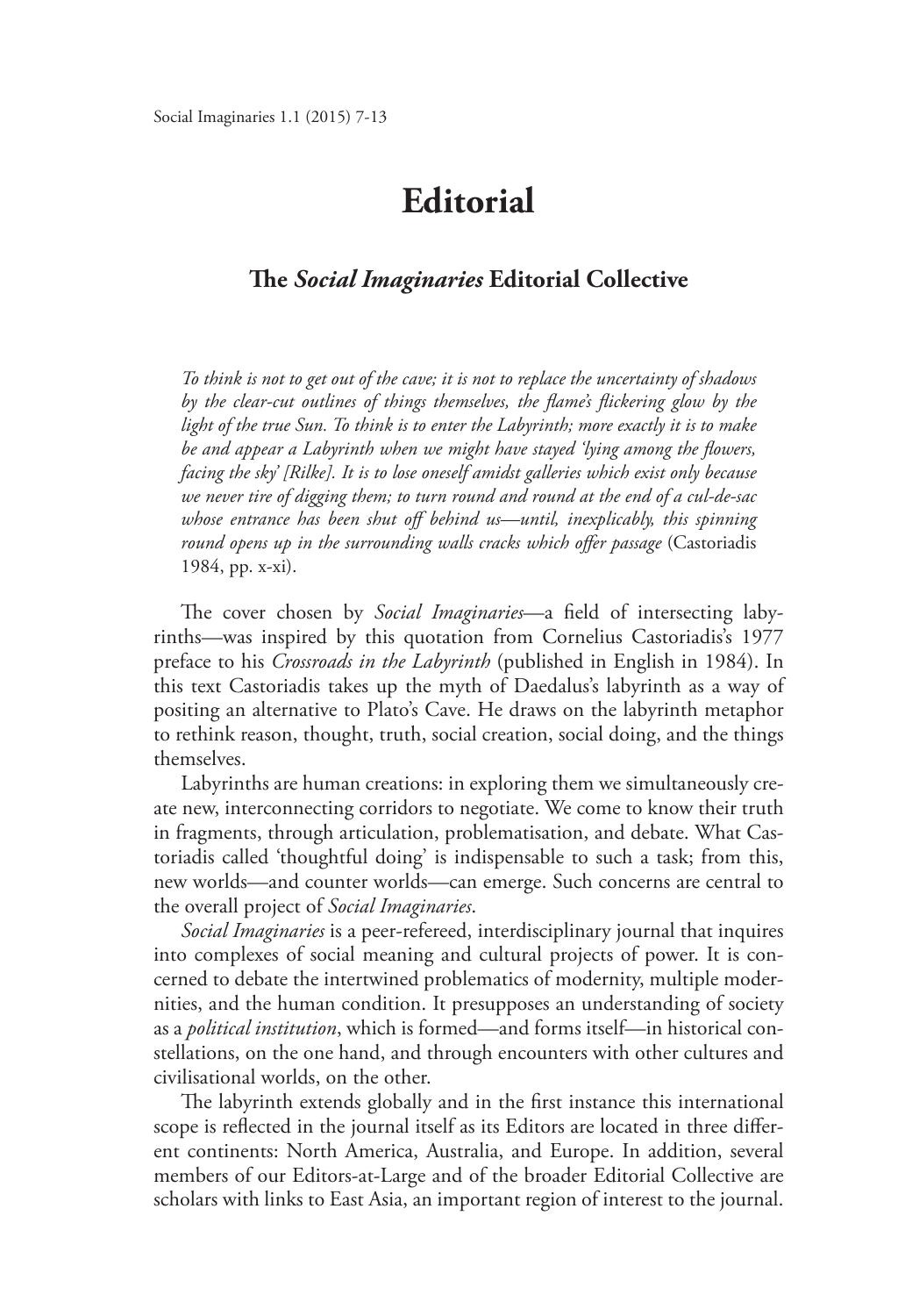Whilst the composition of the journal's editorial team echoes the geographical, horizontal extension of the labyrinth, the diversity of the texts it publishes echoes yet another dimension: the thematic. The labyrinth opens onto the interplay of many different social imaginaries and associated problematics across and within different cultural and civilisational horizons.

## **Why** *Social Imaginaries***?**

The scope and aims of *Social Imaginaries* fill an important gap in current international debates. The journal's emphasis on 'imaginaries' provides a major point of difference from other public fora. The term 'social imaginaries' points to several interrelated trends of a major shift in the humanities and social sciences (explored in greater depth in the first essay of this issue) towards a new approach to the question of modernity. First, it reveals the modern concern with—and emphasis on—the imagination as creative and no longer only reproductive, or fictive; as such, forms of social creativity are seen as the workings of the creative imagination. Second, social imaginaries highlight the phenomenon of collectively instituted meaning and its inter-cultural variations. Third, foregrounding 'imaginaries' provides a corrective to a one sided focus on 'reason' as the central tenet (or promise) of modernity. Finally, the elaboration of 'social imaginaries' underscores the ongoing, albeit incomplete, hermeneutical turn in the human sciences. Thus instead of focusing on the singular 'imagination' or 'reason' as a faculty of the individual, it seeks rather to emphasise the constitutive elements of socio-cultural 'reality', such as 'social imaginaries' and 'forms of rationality'. The more sophisticated versions of such theoretical frameworks, however, do not reject reason *tout court*, but rather do justice to the competing versions of 'worldhood' offered by Enlightenment and Romantic currents whose conflicting, co-existing interpretations partially structure modernity.

In brief, socio-cultural contexts of worldhood, imagination, reason and civilisational forms point to the need for a cultural hermeneutic of modernity (and 'multiple modernities'). Modernity is not self-grounding but rather grounded in relation to a variety of 'others', including classical antiquity, inter-cultural others, inter-civilisational others, and intra-cultural constellations. Within this context, *Social Imaginaries* is concerned to elucidate the trans-subjective, or a-subjective, aspect of cultural meaning, action and power as the precondition for inter-subjective modes of being-in-the-world. *Social Imaginaries* is therefore concerned with the comparative analysis of civilisations and concomitant elaboration of world histories. The comparative analysis of civilisations, however, has yet to fully assimilate the hermeneutical turn. There are as a result grounds for further elaboration and clarification, at the interstices of philosophy and social theory, of the central problems of civilisational analysis. *Social Imaginaries* then aims to be a forum for contributions to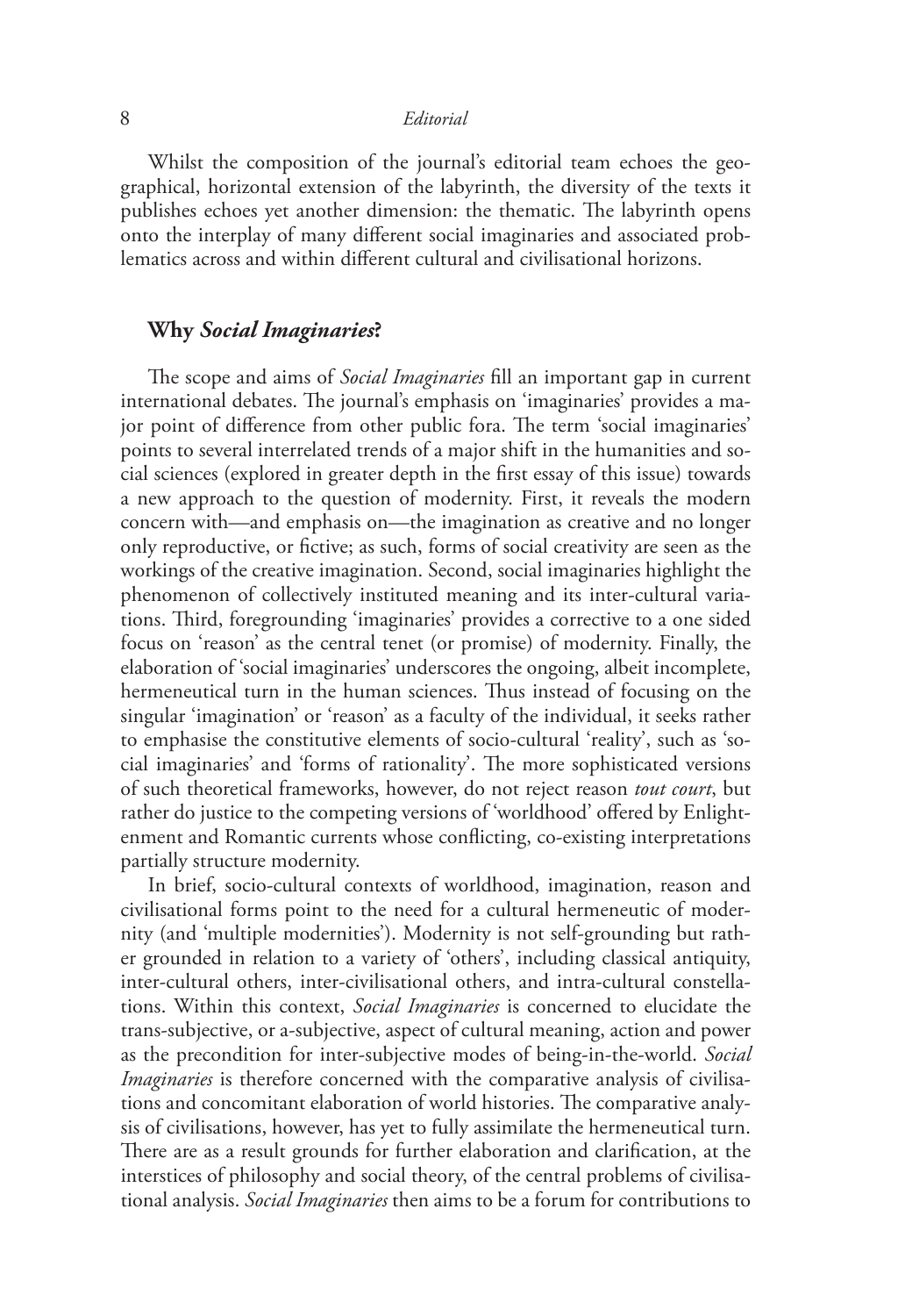what Johann P. Arnason characterises as a 'paradigm in the making'. In this, the journal locates itself within the broad constellation of the human sciences as opposed to the more conventional division of labour between the social sciences and the humanities. And thus it seeks to foster disciplinary rigour with an interdisciplinary disposition (we elaborate further on these problematics in our collective article in this issue).

Philosophically, *Social Imaginaries* draws on the resources of phenomenology and hermeneutics. The journal understands phenomenology as a movement broader than its self-labelling turn with Husserl. The journal particularly seeks to emphasise those currents of phenomenology that move beyond a philosophy of consciousness, and welcomes phenomenological perspectives that open onto the problematisation of society, culture, politics, history and anthropology, on the one hand, as well as contributions that interrogate the lines of continuity and discontinuity between *anthropos* and nature on the other. It invites contributions that offer an alternative to deconstruction and post-modernism, or that elaborate phenomenology as an hermeneutical endeavour, as well as perspectives that build bridges with analytic philosophy, particularly concerning 'the meaning of meaning'.

*Social Imaginaries* reflects on questions of contemporary politics and the political, including in relation to the construction of the economic. The recent trend in civic disengagement in Western societies has resulted from the rise to dominance of a new social imaginary that expresses itself in the ideologies of neo-liberalism. These individualistic ideologies have masked the profound crisis that now affects Western modernity in its specific relationship to the natural world. In Asia, distinct 'new modernities' (to invoke Jan Pieterse) have been able to navigate past global downturns by way of responsive institutional constellations and flexible political economic strategies, and hint at the possibility of alternative experiences with political and economic modernity. As East Asia is deeply affected by the economic dimension of the crisis, it is also confronted with the environmental implications of its projects of modernisation which are, in part, inspired by the experience of the West. The theoretical response to this exhaustion of the central imaginary significations of modernity, including 'postmodern' cultural studies, has failed to articulate the full significance of the crisis, counter the loss of collective vision, and inspire a new political imaginary. There is thus an urgent need to find new theoretical approaches and interpretative frameworks that can re-assert the capacity of human societies for political autonomy and at the same time conceptualise its fundamental connection to the natural world.

The journal is thus distinct in concerning itself not only with the constitution of *worldhood* and *history*, but also with the neglected other of the social: *nature*. Beyond current debates concerning the environment, the journal will pursue questions that interrogate the images of nature underpinning these accounts and the various imaginaries of nature. Modernity has seen the realm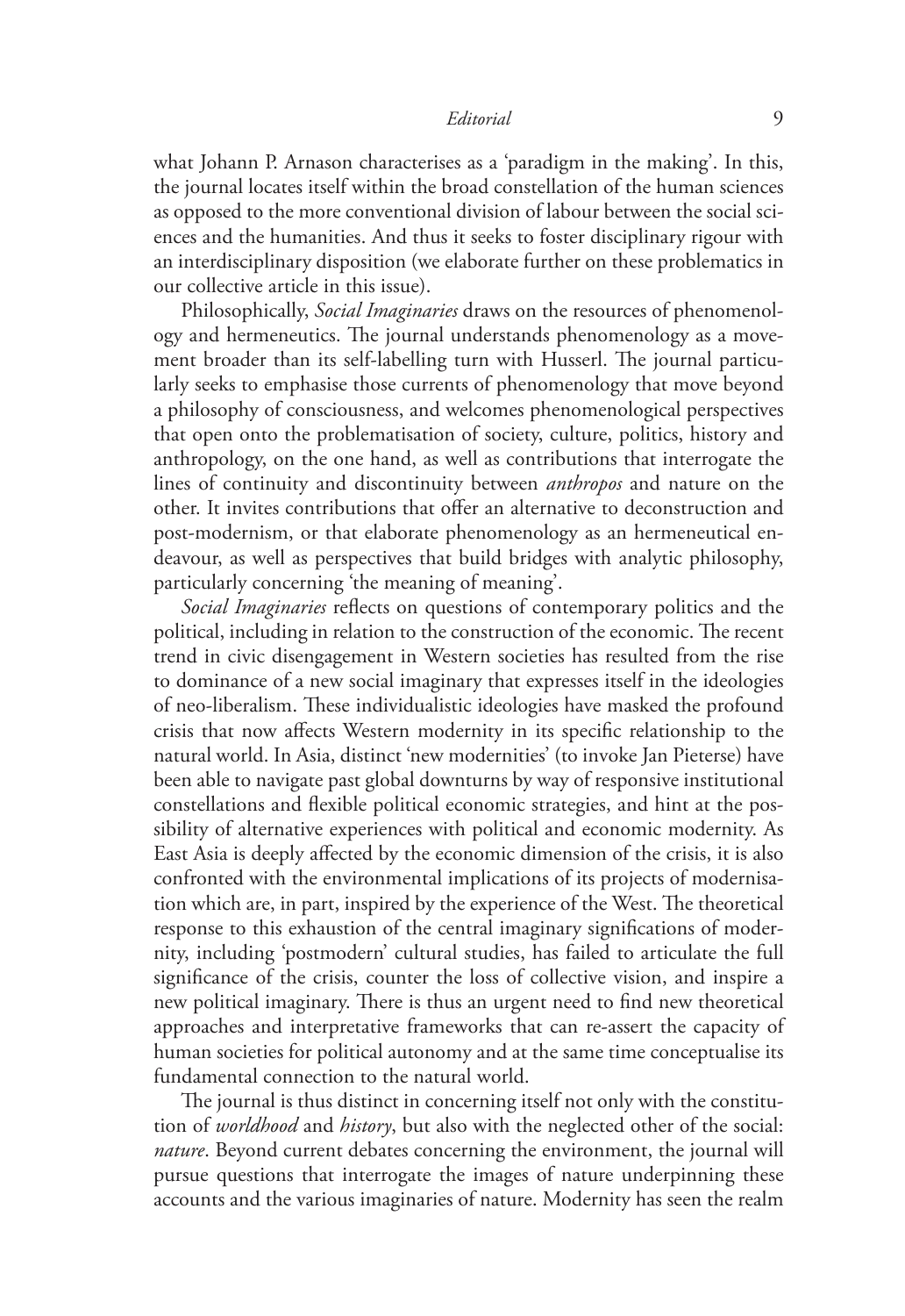of history invested with meaning, whilst concomitantly the *kosmos* has been stripped of inherent significance. *Social Imaginaries* aims to interrogate the lines of continuity and discontinuity drawn between the human and nonhuman world. In so doing, the cultural images of nature intersect with the cultural projects of power concerning nature, and here new forms of ecological worldhood and environmental movements come into focus and a comparative and intercultural approach becomes a necessity.

In sum, *Social Imaginaries* aims to pursue intersecting debates on forms of meaning, knowledge and truth as they have been historically instituted and reconfigured, both within disciplinary confines and beyond. It seeks to elucidate 'the world in fragments', and, in demanding the continued problematisation of existing horizons, the journal, as symbolised by Castoriadis's labyrinth, refuses ultimate closure.

*Social Imaginaries* therefore invites contributions from social theory, historical sociology, political philosophy, political theory, and, more broadly, anthropology, cultural and social geography, and phenomenology. Although the journal will publish English language manuscripts, we shall also occasionally translate significant essays from a variety of other languages, European and Asian.

In its diversity and geographical scope, the first issue illustrates the journal's ambition.

We open this issue with the programmatic essay *Social Imaginaries in Debate* by the Editorial Collective that scopes the field of social imaginaries qua interdisciplinary field. As well as constituting a major statement of the field's coalescence, Adams et al contend that the theoretical frames underlying social imaginaries are inherently pluralistic, with the contributions by Castoriadis, Ricoeur and Taylor constituting its core, and argue that social imaginaries as a mode of analysis of contemporary phenomena involves reconceptualisation of social formations as politically-instituted collectivities. Furthermore, emergence of the field expands an understanding of the imagination from a singular faculty of the individual (counter-posed to reason) to an understanding of multiple collective imaginaries and rationalities that are creative as well as reproductive. The essay bears this out in a history of the imagination before turning to specific contemporary imaginaries and problems of the human condition, including ecology, political-economic modes of life and inter-civilisational encounters. In all these respects, Adams et al. cast the field as a paradigm-in-the-making that is strengthened by a diversity of perspectives. Thus constituted as a rich terrain for debates, they contend that 'social imaginaries' stretch beyond critiques of current social practices and towards the elucidation of movements for social change.

We are excited to publish the first English translation of Cornelius Castoriadis's *The Imaginary as Such*. He wrote it in the late 1960s, and envisaged it as the introduction to his ultimately unfinished work, *The Imaginary Element*.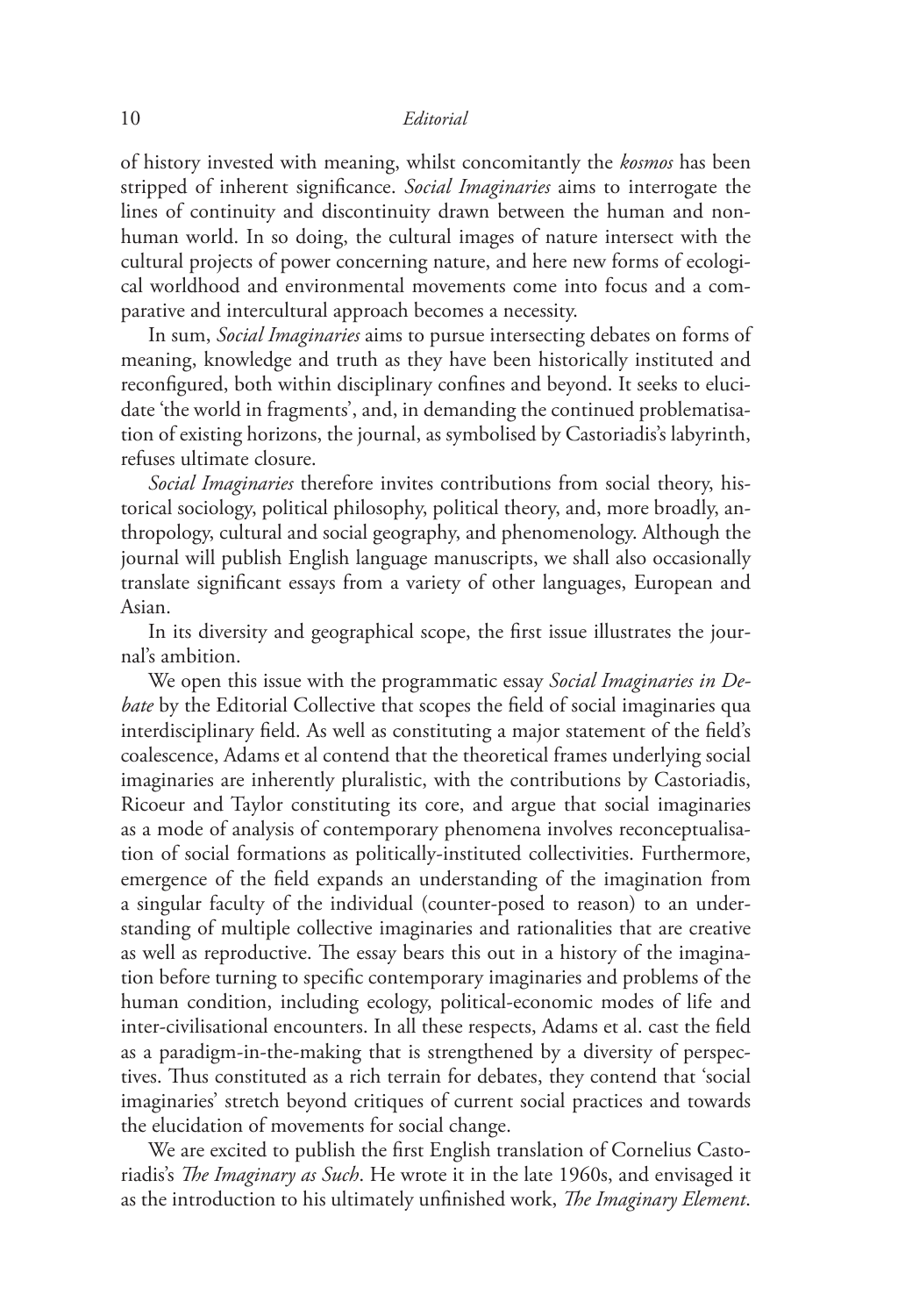The below excerpt was published posthumously. *The Imaginary as Such* provides a reflection on anthropological preconditions that seeks to avoid the errors of Husserl and Heidegger, on the one hand, and of foundationalism, on the other. Castoriadis clearly understands the imaginary as elemental to the human condition. He emphasises the imaginary both as human activity (as social doing) and as a dimension of human existence (as representation); this dual emphasis was gradually marginalised in his later works. Of particular note, is his consideration of the imaginary dimension of language.

The essay, *'The Logic of Place' and Common Sense* by Nakamura Yūjirō represents one significant current in contemporary Japanese philosophy and social thought. Originally a 1983 lecture Nakamura gave at the Collège international de philosophie in Paris, the essay discusses the 'logic of place' as developed by the Kyoto School founder Nishida Kitarō in connection with Nakamura's own theory of common sense, while tying both to the 'logic of the imagination' developed by another important Japanese thinker Miki Kiyoshi. Nakamura here calls 'common sense' the faculty constitutive of the horizon of meaning, thinking and acting, within a society through the integration of the senses and its intimate connections to place in its various significances. There is an overlap in meaning here with the creative imagination. By tying the three concepts of common sense, place, and imagination together, Nakamura suggests an alternative to the modern Cartesian standpoint that has formed the paradigm of Western modernity but has led to a certain crisis. His understanding of the way they work to construct a meaningful picture of the world interestingly resonates with contemporary developments of the concept of the social imaginary.

Peter Wagner's contribution *Interpreting the Present – A Research Programme* explicates and further expands Wagner's historical sociology of modernity, also by moving beyond European experiences. His sociological endeavour stresses the way in which current social practices are experienced and interpreted by the human beings who enact them as parts of a common world that they inhabit together, drawing attention to the significance of world interpretations. Wagner's focus in this essay is in particular on how the dismantling of 'organised modernity' since the 1970s involves rather radical attempts at erasure of historical time and lived space. But this period has equally seen the emergence of reactions in the form of a variety of re-interpretations of modernity, attempting at re-constituting spatiality and temporality, without, however, overcoming tensions and imbalance, informing an ongoing struggle over the interpretation of the present.

Johann P. Arnason's essay *The Imaginary Dimensions of Modernity: Beyond Marx and Weber* continues his critical dialogue with Castoriadis's thought. It focuses on Castoriadis's notion of social imaginary significations—in particular, of 'autonomy' and the 'unlimited expansion of rational mastery' as the dual institution of modernity—and reflects on their connections to—and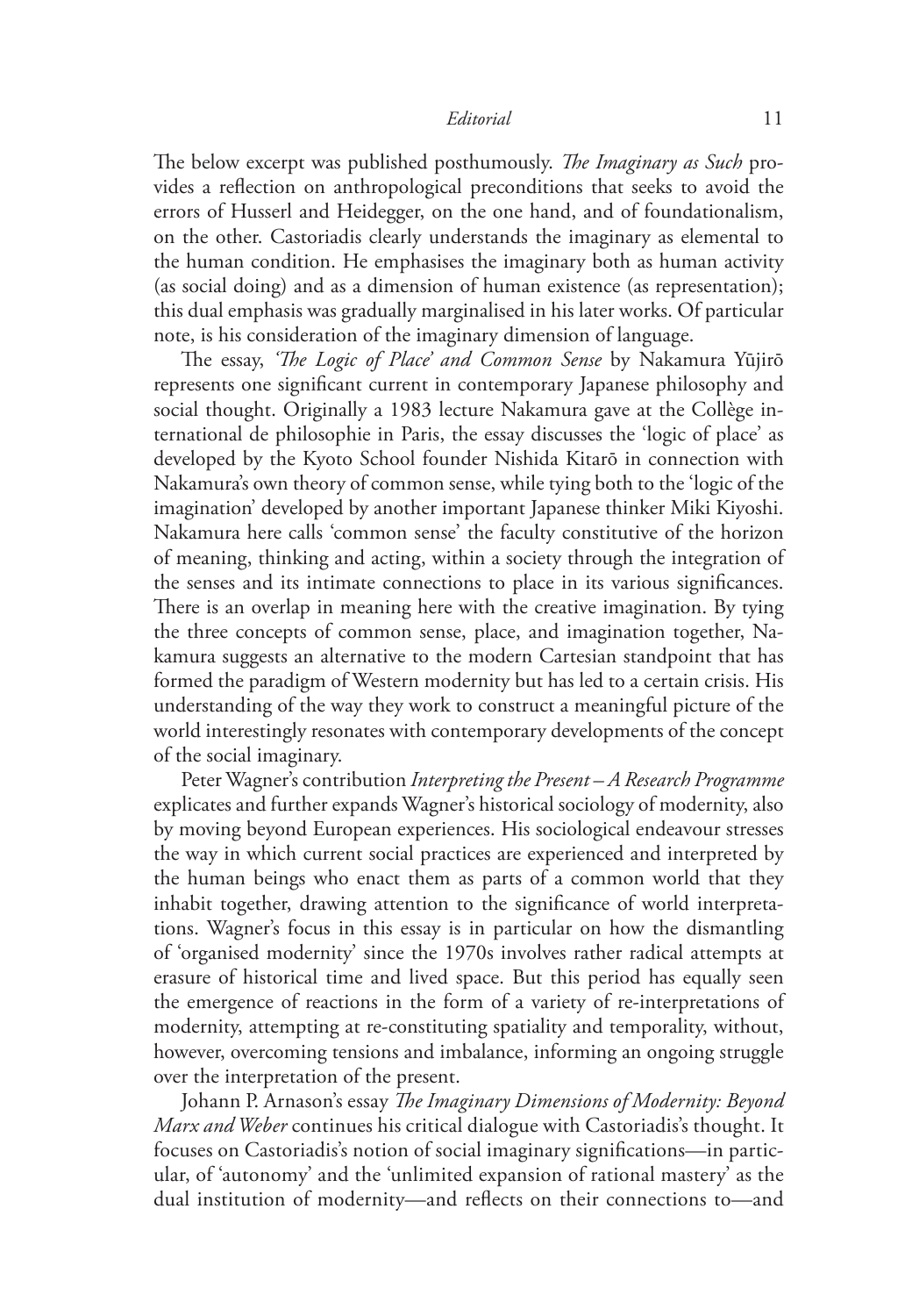critique of—Marx and Weber's intellectual projects. The key part of his essay develops an interpretation of Castoriadis's understanding of modernity as post-liberal and post-Marxist, through a greater focus on the historicising of autonomy and rational mastery in modernity, especially in relation to capitalism and democracy. In a post-script written especially for this publication, Arnason emphasises the importance of Gauchet's thought (for which Castoriadis was an important intellectual source) for a deeper understanding of historical projects of autonomy and their links to the human condition in modernity.

Marcel Gauchet is today considered as one of France's leading intellectuals. Yet, only two of his books, and a small number of articles, have ever been published in English. *Social Imaginaries* is happy to publish the first English translation of the programmatic text, *La Démocratie d'une crise à l'autre.* Published in 2007 the text presents a synthesis of Gauchet's latest project, an intellectually ambitious theory of the historical genesis of liberal democracy, of which three volumes have yet been published in French. This dense and rich text speaks to the contemporary crisis of Western democracy whose paradoxical character Gauchet interprets though the lens of his earlier theory of 'religious disenchantment', a theory considerably developed and refined over the last three decades. Whilst Gauchet does not actually use the term imaginary, his understanding of modernity is informed by an understanding of human societies that stresses their political self-institution and their essentially cultural foundations. In his interpretation of the crisis of western societies he advocates the need for greater 'thoughtful doing' in the pursuit of democracy which he defines as self-reflexive historicity.

The roundtable discussion Modern Social Imaginaries: A Conversation resumes a dialogue from 1999 amongst Craig Calhoun, Dilip Gaonkar, Benjamin Lee, Charles Taylor and Michael Warner (published in 2002 as a special issue of *Public Culture* on *New Imaginaries*). The initial dialogue and this iteration test the boundaries of established conceptions of the imaginary and the imagination in the wake of Taylor's well-known *Modern Social Imaginaries*. In a wide-ranging debate, the discussants interrogate existing conceptions of ecology, risk, the limits of normativity and market cultures by reconfiguring meaning and social and cultural practices in relation to social imaginaries. In doing so, they question the finite number of social imaginaries and bring into consideration deeper notions of a 'risk imaginary', an 'ecological imaginary' and a 'market imaginary'. At the same time the discussion begins to clarify social imaginaries in relation to culture, power, religiosity, representation and simultaneity. Throughout the debate, the exchanges acquire a distinctly sociological accent in the form of urban geographies that are probed for instantiations of modern social imaginaries. Ending with problems of climate change and the amplification of global risk enveloping 'a community of fate', the